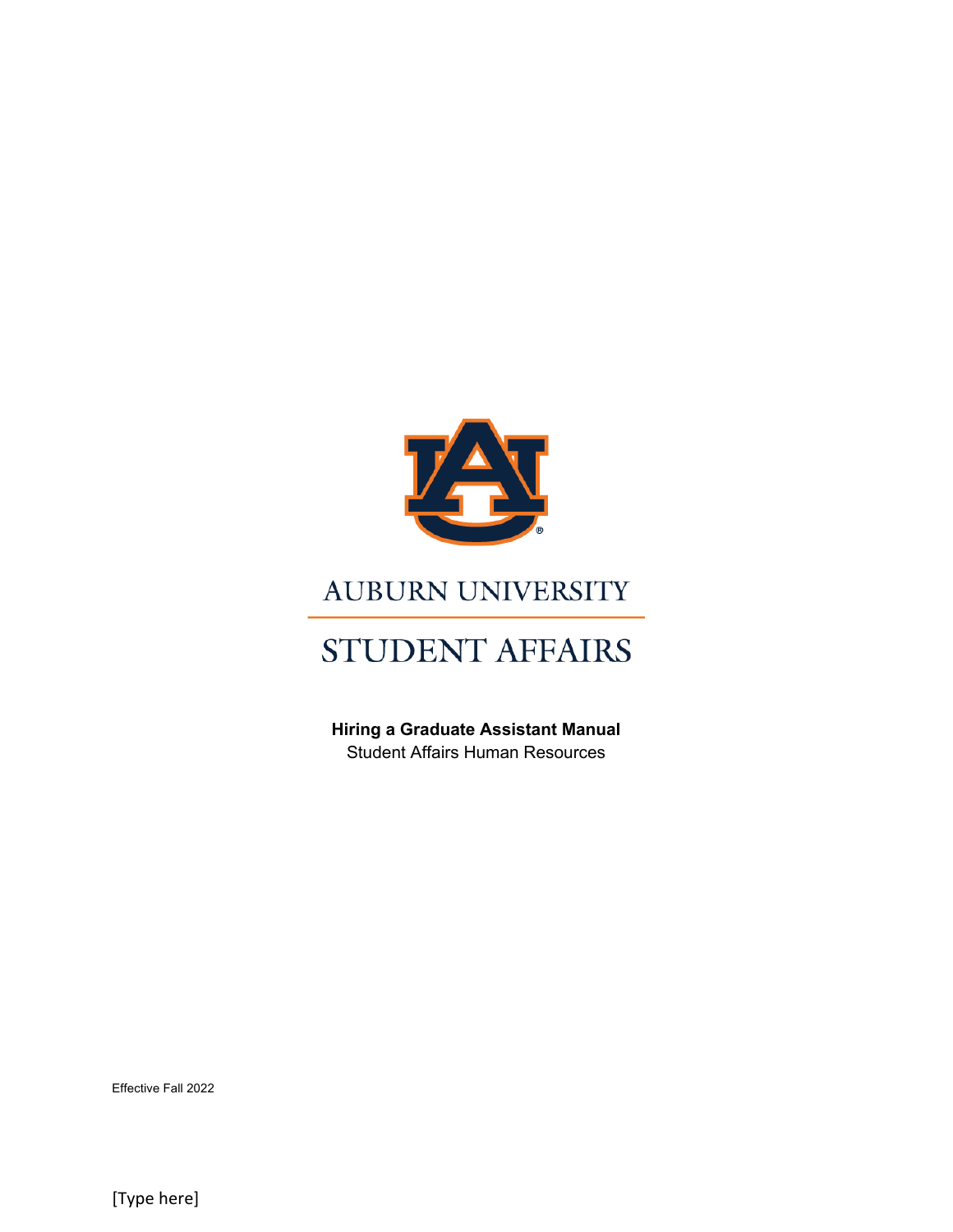# **Table of Contents**

| Requesting a Graduate Assistant<br><b>Hiring Seasons</b>                                                                                                                                                                                    | 3                              |
|---------------------------------------------------------------------------------------------------------------------------------------------------------------------------------------------------------------------------------------------|--------------------------------|
| Placement for Graduate Assistants (PGA)                                                                                                                                                                                                     | 4                              |
| <b>Graduate Assistant Policies</b><br><b>Enrollment Fees</b><br>Limitations<br>Paid Leave<br><b>Workload Policy</b><br><b>Administrative Action</b>                                                                                         | 5<br>6<br>6                    |
| Guidelines for the Graduate Assistant Fellowship<br><b>Compensation and Conversion</b><br>$\overline{\phantom{a}}$<br><b>Hiring Procedures</b><br><b>FTE Guidelines</b><br>Graduate Health Care Program<br><b>Tuition Fellowship System</b> | 9<br>9<br>10<br>10<br>12<br>13 |
| <b>Resources for Graduate Assistants</b><br><b>Professional Development</b><br>Housing<br>$\overline{\phantom{a}}$                                                                                                                          | 13                             |

# **Requesting a Graduate Assistant**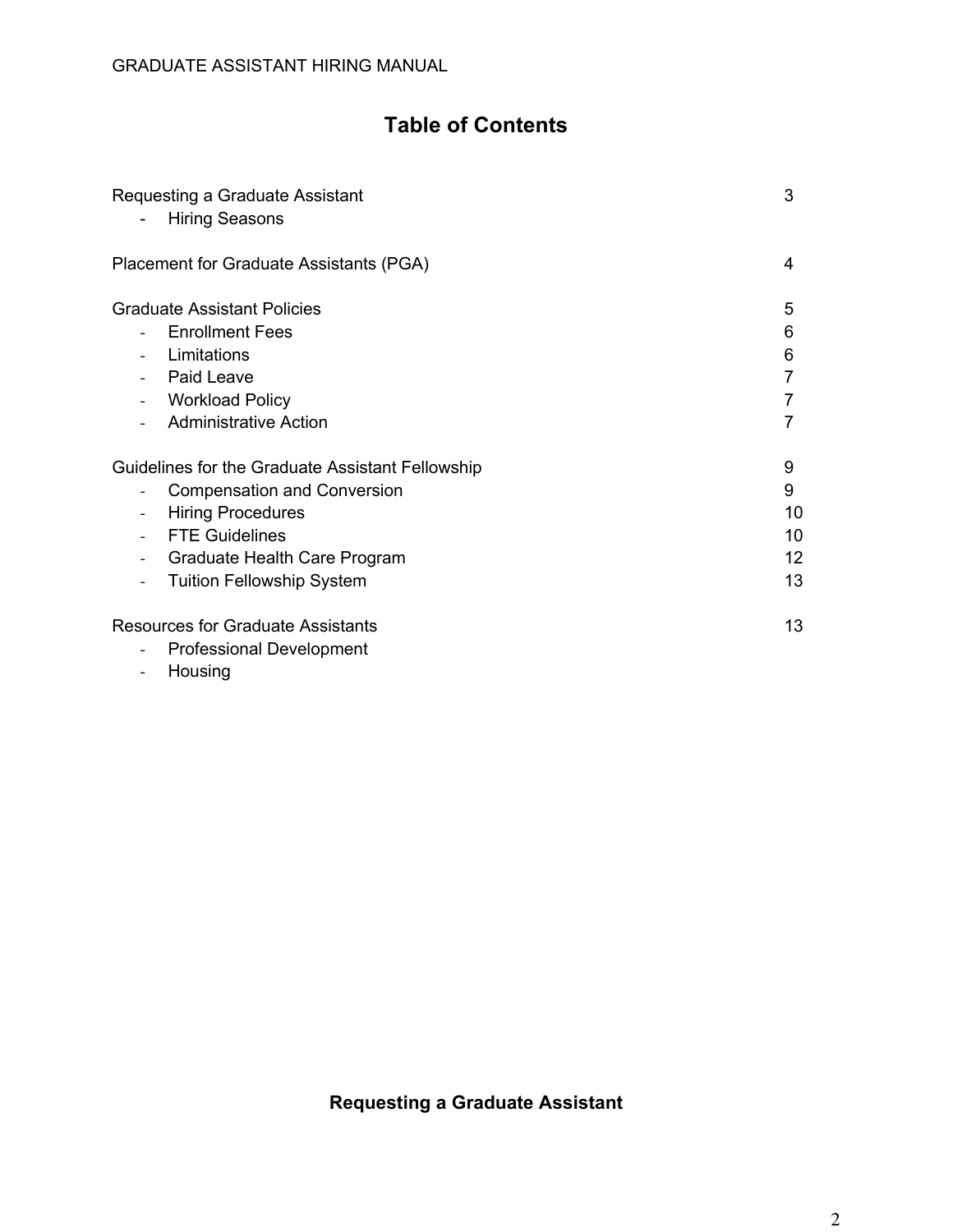When looking to hire a graduate student within Auburn University Student Affairs, it is **required** that the Student Affairs Human Resources be notified in order to review guidelines, stipulations, and confirm approval from administration to move forward with recruitment and hiring. Please contact either Trey Lightner (lightjl@auburn.edu) or Andrea McAbee (mcabeac@auburn.edu).

In the email please provide the following information:

- Department requesting
- Expected Direct Supervisor
- Job description including expected duties
- Degree programs applicable to the specific job duties

The following stipulations are considered when hiring a graduate student worker:

- Students working on Auburn University's campus are not allowed to exceed 20 hours per week. This includes responsibilities during assigned business hours. Any modification to hours should be discussed with the Student Affairs Human Resources.
- Departments wishing to hire a graduate assistant must provide the necessary compensation within the parameters of their departmental budget.
- Assistantships are temporary, and their continuation depends on the availability of funds, levels of enrollment, and research needs in the department as well as maintenance of good academic standing and steady progress toward the degree.
- The student's degree must be in conjunction to related work responsibilities and may be determined by the Graduate School.

#### **Hiring Seasons**

If and when a department wishes to pursue hiring a graduate student within their department, the department is able to initiate that process with Student Affairs Human Resources. The hiring department requesting the GA is responsible for coordinating with the candidate and confirming their acceptance to the Auburn Graduate School.

Assistantships may be offered over the summer, however, unless that student is enrolled in courses, the individual will be paid on temporary status until that graduate student is enrolled in classes. The student **must be accepted** to a graduate program in order to receive temporary status for the graduate assistantship.

#### **For questions or concerns please contact the following:**

- Trey Lightner at 334-844-1308 or lightil@auburn.edu
- Andrea McAbee at 334-844-1310 or mcabeac@auburn.edu

#### **Placement for Graduate Assistants (PGA)**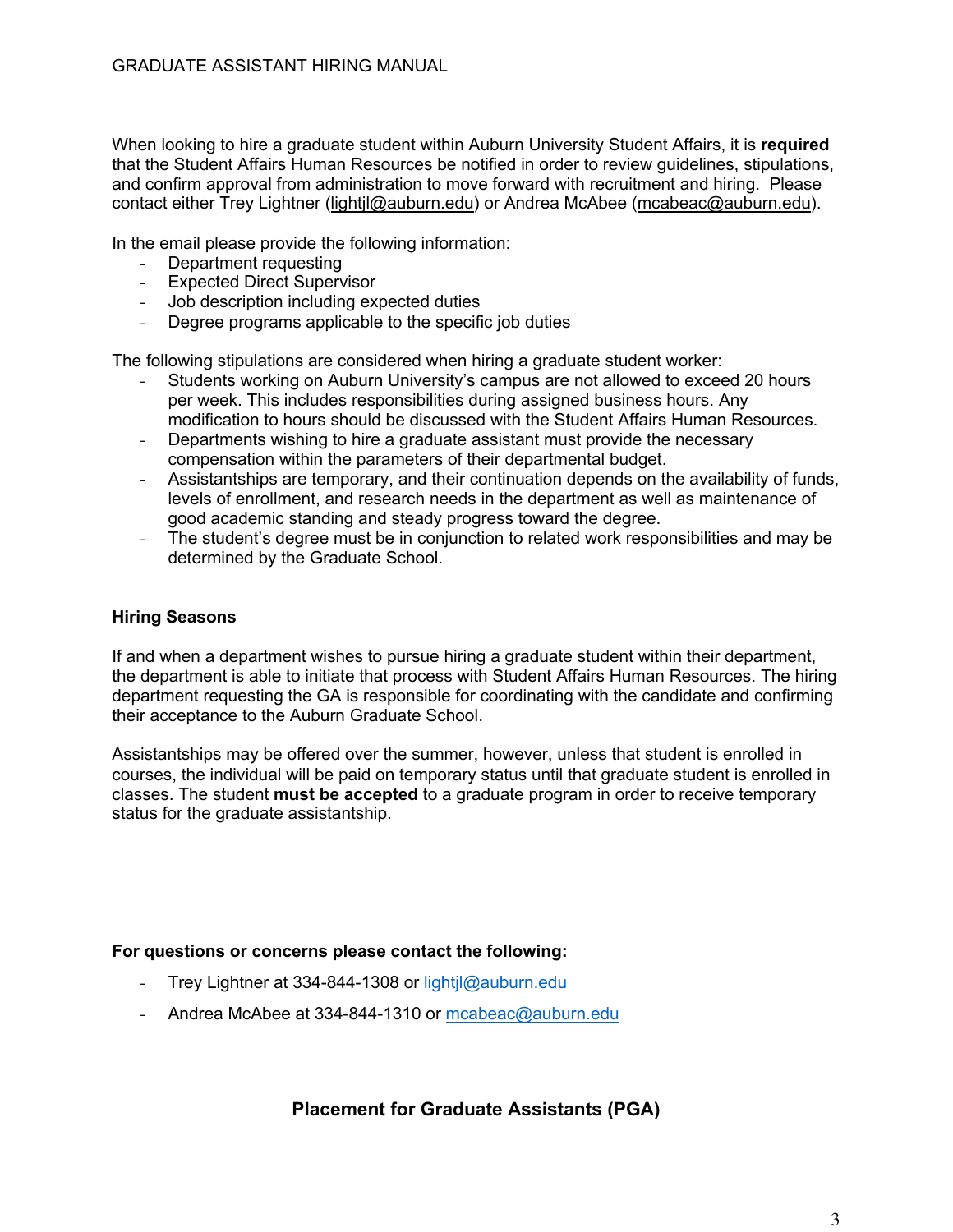The Placement for Graduate Assistantships (PGA) is designed as an option to facilitate the process of hiring graduate assistants in Student Affairs at Auburn University. Most students are looking to continue after their graduate assistantships in the same or similar fields. This practical experience balances education, practice, challenge, and support to allow students to reach their career goals while improving programs and departments.

PGA is open to any potential graduate student who is considering graduate studies at Auburn University and has the desire to work in a student-centered environment. As Human Resources and the Graduate School continue to review positions, the student's academic degree program should connect to their assistantship for tuition waiver purposes. Most graduate assistants in Student Affairs are in the following programs: Higher Education, Adult Ed, Counseling, Educational Psychology, etc. Other positions may lend themselves to other degree programs.

**Use of PGA is encouraged but not required when hiring a graduate assistant.** The placement exchange takes place over one business day in mid-spring where candidates may receive interviews for multiple departments. A review board of representatives from each department determines where the student may best fit. Other duties and recruitment efforts are performed by the Higher Education Student Association.

**Contact for PGA hiring process:** please email pga@auburn.edu.

**Graduate Assistant Policies**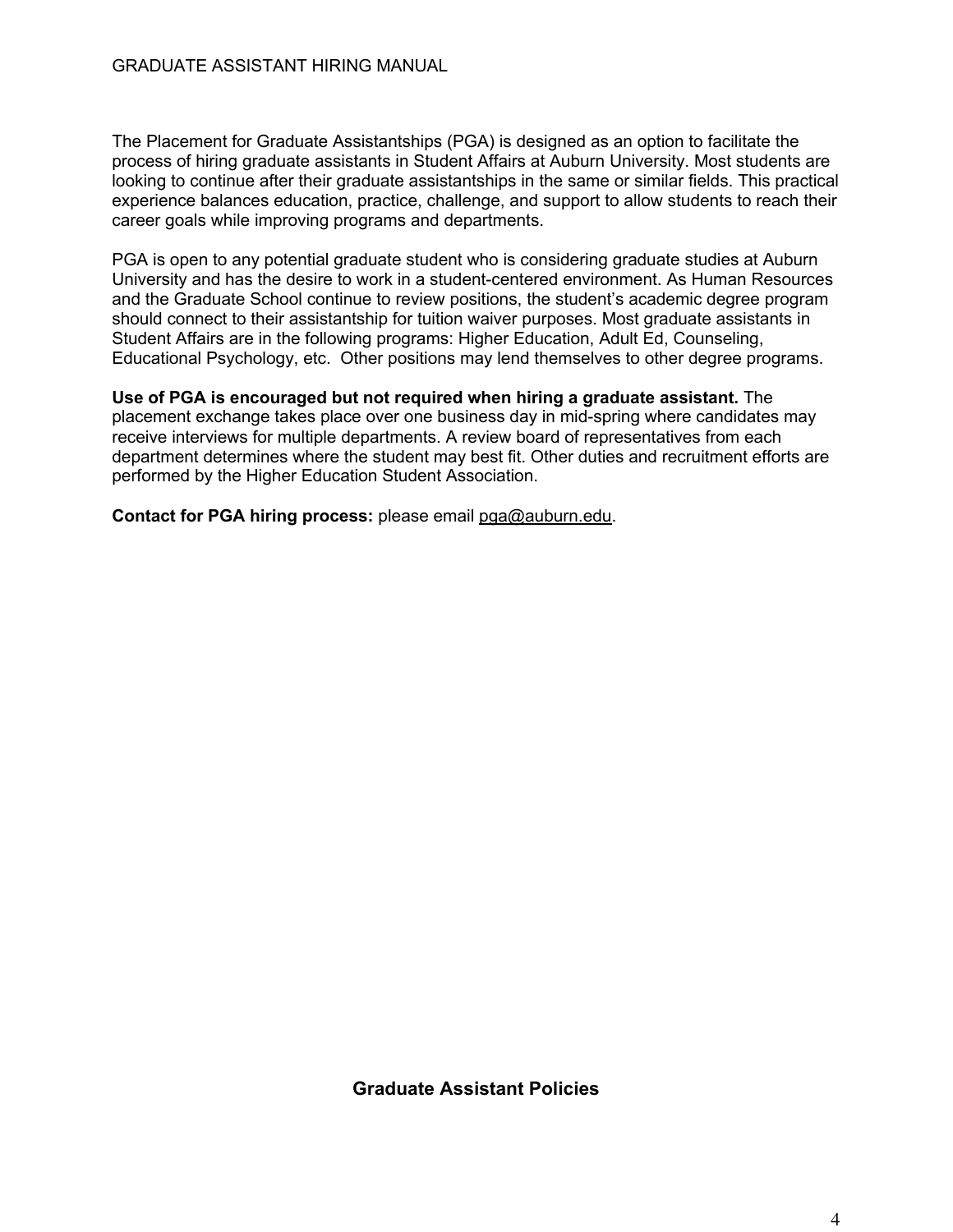Students with a qualifying assistantship appointment of 0.33 Full-Time Equivalent (FTE) or higher will automatically receive a Graduate Tuition Fellowship that pays resident and nonresident tuition each semester during which the qualifying assistantship is held until a maximum level of support has been received. Students with a qualifying assistantship appointment of 0.25-0.32 FTE will receive tuition support totaling 50% of in-state tuition rates. University funded in-state tuition support will be limited to 110% of the number of hours required for a graduate degree. Exceptions to this limit can be provided with documentation of the academic need and demonstration of good stewardship of the support already provided, with the approval of the graduate dean. Students may keep up with the amount of support available to them by logging onto the Graduate Tuition Fellowship System (GTUFS) on AU Access. This online system is useful to graduate assistants for keeping a record of the support used and remaining. Students are charged a Graduate Assistant Enrollment Fee each semester in which their fellowship is used

- 1) An assistantship is qualified for a full Graduate Tuition Fellowship regardless of the type under the following conditions:
	- a) **The Fellow has a minimum appointment of .33 FTE** (i.e., at least 13.2 hours per week).
	- b) **The Fellow is in the assistantship for the full semester** (no later than the 8th class day [5th class day in Summer semester], through the last day of classes).
	- c) **The Fellow receives an assistantship stipend greater than or equal to the minimum set by the Provost**. \*Please see page 9 for hourly rate/salary
	- d) **The Fellow is a degree-seeking student** (although provisionally accepted students are eligible for their first semester).
	- e) **The Fellow is in good academic standing** (cumulative graduate GPA of at least 3.0). Students on academic probation lose the benefit of the full tuition waiver. Non-resident students on probation retain the out-of-state waiver, but both non-resident and resident students on probation lose the resident tuition waiver and must pay tuition at the in-state rate. When the student is again in good academic standing, with a cumulative GPA of at least 3.0, the full tuition waiver will again be awarded.
	- f) **The Fellow is registered for at least 1 hour, but not more than 15 hours, of academic credit.**
- 2) Attempted hours are defined as any hours for which the University charges tuition or fees, regardless of level (undergraduate versus graduate) or grade type (graded, pass/fail, or ungraded). College/schools may provide tuition fellowship coverage for Auburn University's on-line (distance) courses with the approval of the college/school dean.
- 3) Graduate students who receive a tuition fellowship waiver will also be charged a graduate enrollment fee, billed as Student Services Fee – GRA/GTA/GA. **The fee for 2021-2022 is \$680. This fee is not covered by the tuition fellowship program.**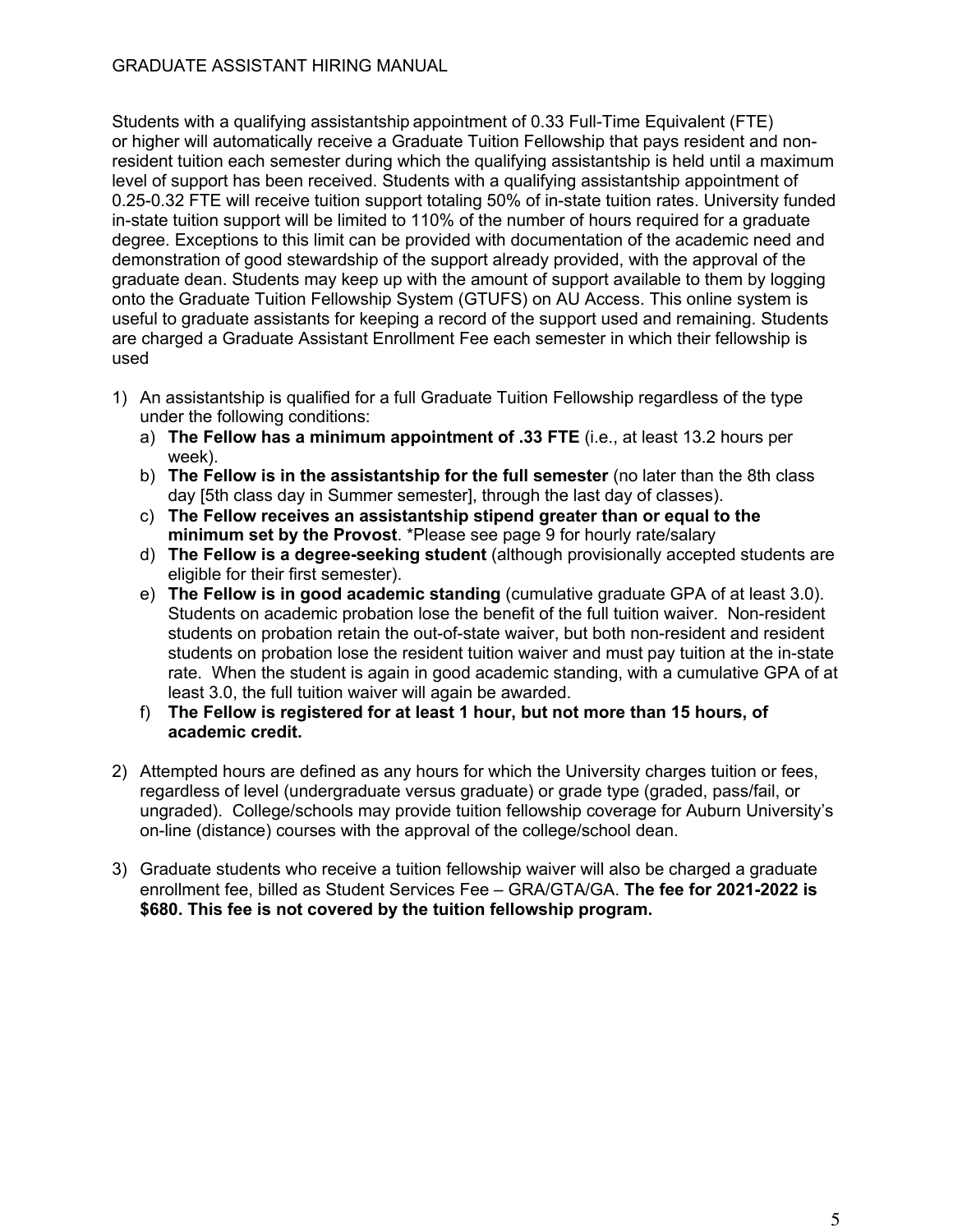When the support available to students through the tuition fellowship program is exhausted, they will continue to receive a waiver for the non-resident portion of tuition as long as they maintain their assistantship. Graduate assistants who have received a 0.33 FTE or higher assistantship for two semesters of a given academic year and are not on assistantship for the third semester will receive tuition support during that corresponding third semester.

### **Examples**

- A doctoral student continuously supported with a qualifying assistantship is in a program that requires a minimum of 65 hours to complete. The maximum Graduate Tuition Fellowship support available to this student is 110% of 65 hours, which is 71.5 hours. If the student has not completed the degree in 72 supported hours and they retain an assistantship, tuition and fees will be charged at in-state rates thereafter.
- A master's or specialist degree student continuously supported with a qualifying assistantship is in a program that requires a minimum of 33 hours. The maximum Graduate Tuition Fellowship support available is 110% of 33 hours, which is 36.3 hours. After 36 supported hours, tuition and fees are charged to students holding a qualifying assistantship at in-state rates.

### **Limitations**

**Number of degrees:** Tuition support will be provided for one of the following:

- One master's degree or recognized dual-degree master's program;
- One PhD degree; or
- One master's degree plus one PhD degree within the same or a complementary field.

**Number of semesters:** Students must be enrolled each semester they receive the tuition fellowship, but they are not required to be enrolled full-time. No student will receive more than **12 semesters of support while remaining a master's student**, even if they have taken less than the maximum number of hours for which they are eligible, given their degree program. Likewise, **no doctoral student will receive more than 24 semesters of support** (inclusive of master's study supported at Auburn).

#### **Students Supported on Extra-Mural Fellowships**

A number of departments have students supported on extra-mural fellowships that perform duties as a requirement of their degree programs that are equivalent to the duties performed by graduate research assistants. Their work contributes directly to the performance of research in the laboratory in which they are assigned and to the overall University research mission. As such, it is University policy to treat such fellowships as the equivalent of graduate research assistantships for the purposes of the Graduate Tuition Fellowship Program. However, these students are not automatically included for the program. Therefore, each Semester, each department with such fellowships should supply the list of fellows to the Graduate School so that they may receive the Graduate Tuition Fellowship.

#### **Policy on Paid Leave for Graduate Assistants (GAs)**

All Graduate Assistants within student affairs are exempt employees, meaning they are paid on a monthly basis for 20 hours a week (1044hr per year). It is Auburn University policy that hourlypaid Graduate Assistants be paid during official University holidays and breaks, including Fall Break, Spring Break, and/or official University closures.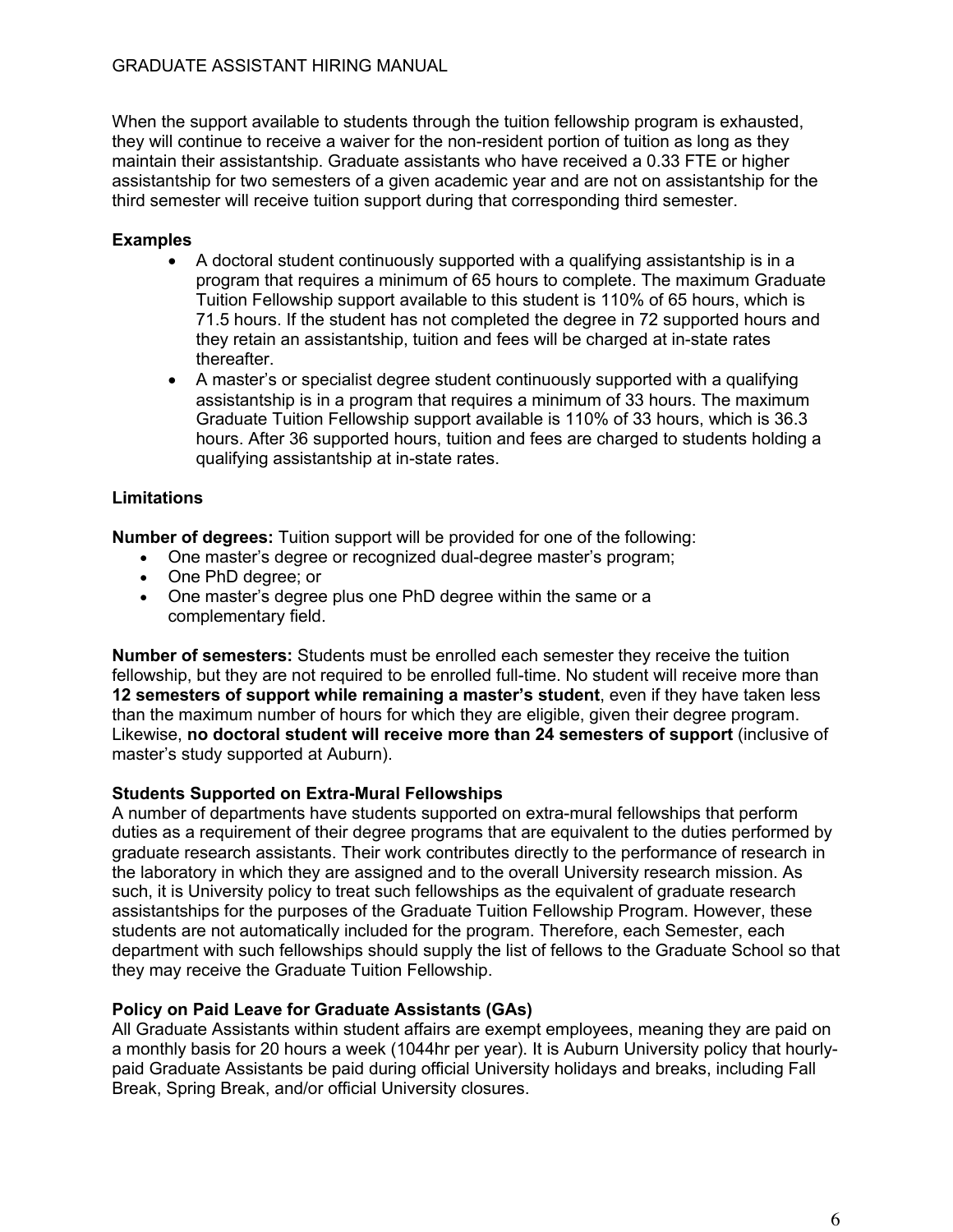#### **Graduate Assistantship Workload Policy**

Regular University office hours are 7:45 to 11:45 a.m. and 12:45 to 4:45 p.m., Monday through Friday. These times may vary depending on the departmental schedule or position. It may be necessary for students to work outside normal schedule because of emergency situations. If there have any questions concerning work schedule, please direct them to Student Affairs Human Resources

Supervisors have the right to establish the graduate assistant's schedule which may periodically fluctuate based on special projects, events, or other pertinent reasons. However, these changes should be an exception. The priority should still be placed on the student's degree progress and should not inhibit class attendance.

Graduate students may not normally hold an appointment of more than 50 percent, whether the appointment is from a single unit or multiple units. This policy also applies to internship appointments (whether called an internship or externship). Graduate students may hold multiple assistantships (assistantships and/or hourly employment) from one or more units on campus, but the cumulative appointments cannot add up to more than a 0.50 FTE (20 hours per week) appointment. This allows the students the time needed to devote to their academic programs. Exceptions may be requested, with compelling academic justification, in writing to the Provost by the dean. For multiple assistantships from different units, coordinating approval memos from the home unit and the hiring units are required. Please note that federal regulations limit the cumulative appointment for international graduate students to no more than a 0.50 FTE (20 hours per week) appointment.

#### **Graduate Assistant Performance Improvement and Administrative Action Policy**

#### **Failure to Satisfy Performance Standards**

Performance Improvement Meetings – In addition to regularly scheduled performance reviews, when a supervisor determines that a graduate assistant is failing to meet satisfactory performance standards, the supervisor will meet with the graduate assistant. Together, they will review the duties and responsibilities expected of the graduate assistant, and the supervisor will identify those areas in which the performance of those duties and responsibilities is judged to be unsatisfactory. The supervisor will then advise the graduate assistant that if performance does not improve to a satisfactory level within a time period specified by the supervisor, the assistantship will be terminated. The time period established by the supervisor should provide a sufficient and reasonable time for the graduate assistant to demonstrate a satisfactory level of performance. In some instances, the graduate assistant's failure to meet satisfactory standards of performance may be disruptive of the educational process. In such instances, the graduate student should be advised that any subsequent failure to meet satisfactory performance standards may result in termination of the assistantship. As soon as possible following this meeting (generally within three working days) the supervisor will provide the assistant with a written summary of the meeting, including notice of areas of unsatisfactory performance and the time period specified for improvement to a satisfactory level. A copy will be sent to the leadership staff of the department for review/approval and to the dean of the Graduate School.

#### **Termination of an Assistantship**

If a graduate assistant fails to meet acceptable standards of performance as prescribed in the performance improvement meeting, the supervisor will notify the appropriate staff within the department and Student Affairs HR. The leadership team and/or professional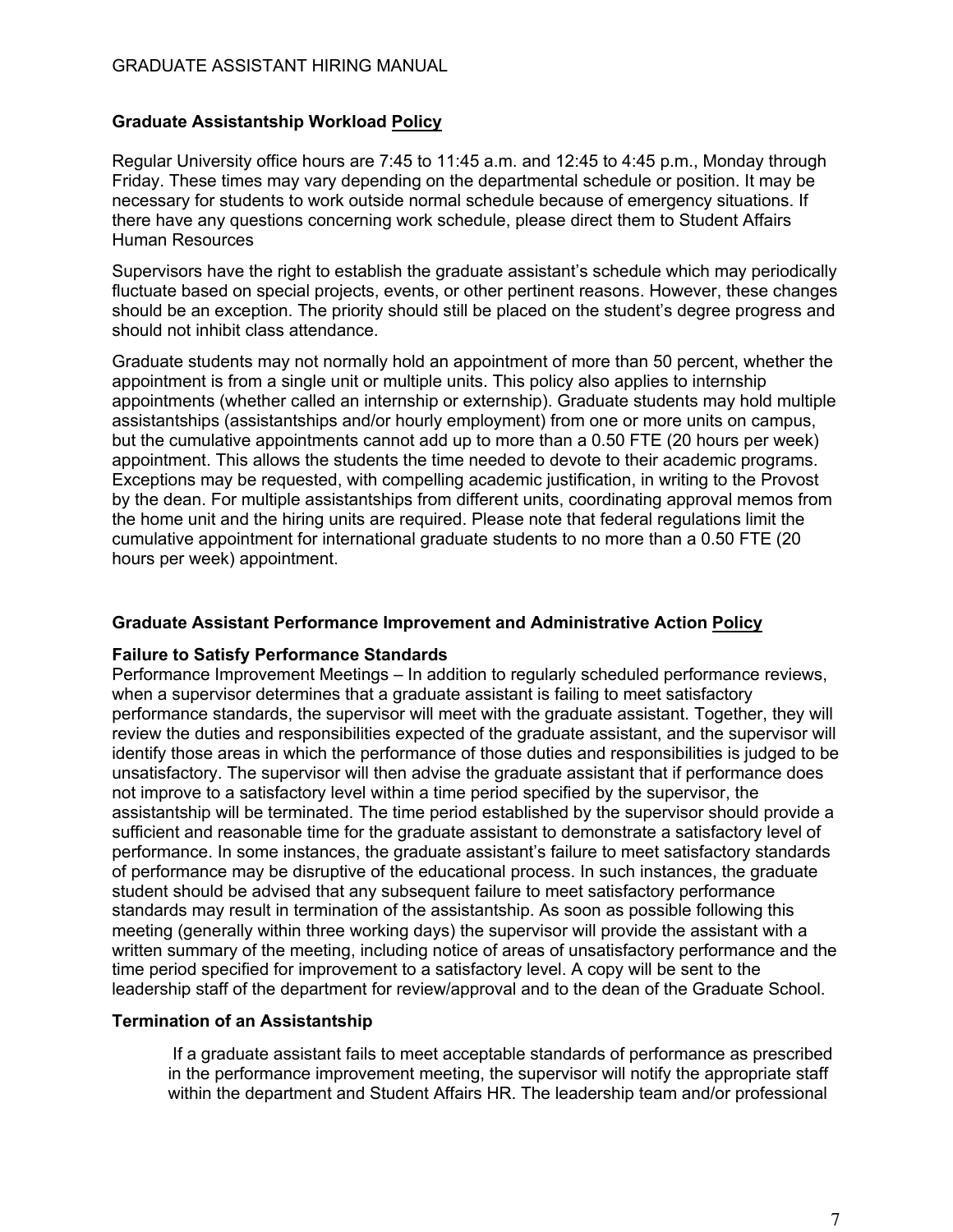staff will schedule a meeting with the supervisor and graduate assistant as soon as possible, generally within three working days. At that meeting, the graduate assistant's performance will again be reviewed. If it is concluded that the graduate assistant has failed to meet acceptable performance standards, the supervisor may terminate the graduate assistantship appointment. The supervisor will provide a written notice summarizing the meeting and the action taken to the supervisor, graduate assistant, the dean of the college, and the dean of the Graduate School within five working days of the meeting.

#### **Acts of misconduct or unprofessionalism may require prompt action. Such acts may include, but are not limited to**

- 1. Refusing to obey reasonable and necessary instructions or job assignments, insubordination, or using abusive or unprofessional language in the workplace.
- 2. Indulging in offensive or obscene manner.
- 3. Drinking intoxicants on University property, with exception of events acting in accordance with the University Campus Alcohol Policy.
- 4. Using illegal drugs on University property.
- 5. Stealing or misappropriating University property or property belonging to students or University employees.
- 6. Scientific misconduct

Appropriate actions include termination of an assistantship, suspension of an assistantship for a specified period, and reduction of the FTE and/or benefits associated with that assistantship. If a supervisor believes a graduate assistant has engaged in such an act of misconduct or unprofessionalism, the following steps are to be taken.

For incident(s) of unprofessional acts or behavior which violate accepted norms of professional conduct, the supervisor will provide notice of the proposed administrative action to the graduate assistant and document the situation in a written report. In such cases, the graduate assistant may be placed on immediate administrative leave with pay from the assistantship duties, at the discretion of the supervisor. The report will be provided to the leadership team or professional staff to whom the supervisor reports, who will schedule a meeting with the supervisor and graduate assistant as soon as possible, generally within three working days. At that meeting, the incident(s) will be reviewed, and the proposed administrative action may be affirmed, amended, or overturned by the professional staff. The professional staff will provide a written notice summarizing the meeting and his/her decision regarding administrative action to the supervisor, graduate assistant, the dean of the college, and the dean of the Graduate School within five working days of the meeting.

Additionally, for misconduct covered by the Student Code of Conduct or the Sexual Misconduct Policy, the case will also be referred to the Office of Student Conduct. Acts of misconduct may include, but are not limited to, theft, fraud, physical altercation, and sexual harassment, as defined in the Student Code of Conduct and the Sexual Misconduct Policy.

Supervisors and students should be aware that termination or reduction of the FTE of an assistantship, will have large financial impacts, which can be particularly problematic for a student if termination or FTE reduction occurs before the last class day of a semester.

#### **Appealing Action Regarding an Assistantship**

If a graduate assistant wishes to appeal a decision of administrative action regarding an assistantship, including termination, they may file a written appeal within five working days of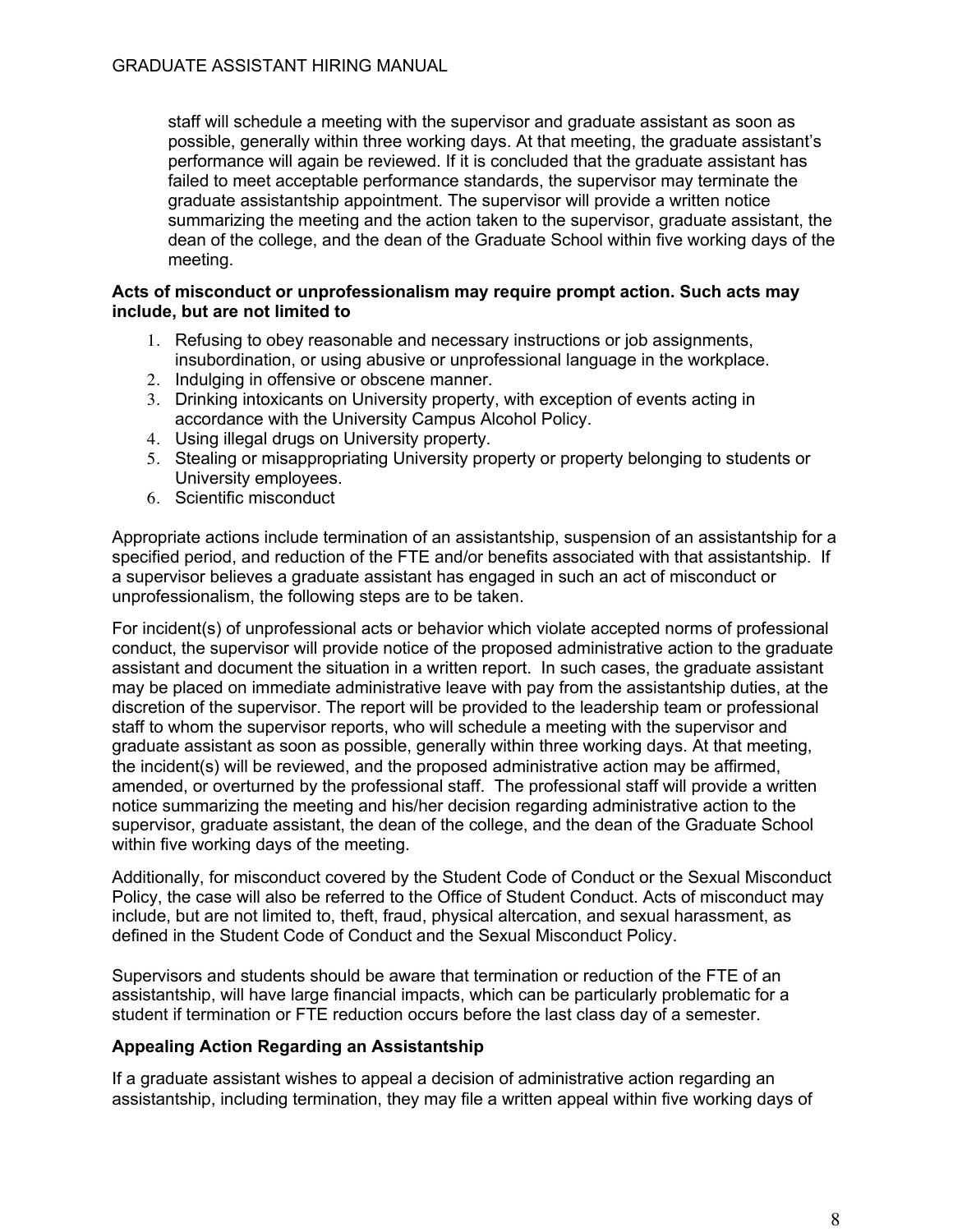receipt of the professional staff's written notice with the assistant director/director of the department. The graduate assistant will be notified in writing of the result of the appeal within five working days of the submission of the written appeal. The decision resulting from this process is final and not subject to further appeal.

For any appeal or termination of a graduate assistantship, Student Affairs Human Resources **must be notified.** 

## **Guidelines for the Graduate Assistant Fellowship**

#### **Compensation & Conversions**

All Graduate Assistants within Student Affairs will follow the below salary schedule:

| <b>Degree Seeking Student</b> | <b>Hourly</b>     | <b>Annual</b> |  |
|-------------------------------|-------------------|---------------|--|
| First Year Master's Student   | \$16.50/20hr week | \$17,160      |  |
| Second Year Master's Student  | \$16.75/20hr week | \$17,420      |  |
| First Year Ph.D. Student      | \$17.50/20hr week | \$18,200      |  |
| Second Year Ph.D. Student     | \$17.75/20hr week | \$18,460      |  |
| Third Year Ph.D. Student      | \$18.25/20hr week | \$18,980      |  |
| Fourth Year Ph.D. Student     | \$18.75/20hr week | \$19,500      |  |

*Salaries effective Fall semester 2022*

#### **Hiring Process**

Graduate Assistant hiring is processed through the People Admin Student Employment module. Please see detailed instructions on creating postings and hiring proposals at this link: Student Employment | Office of Human Resources (auburn.edu)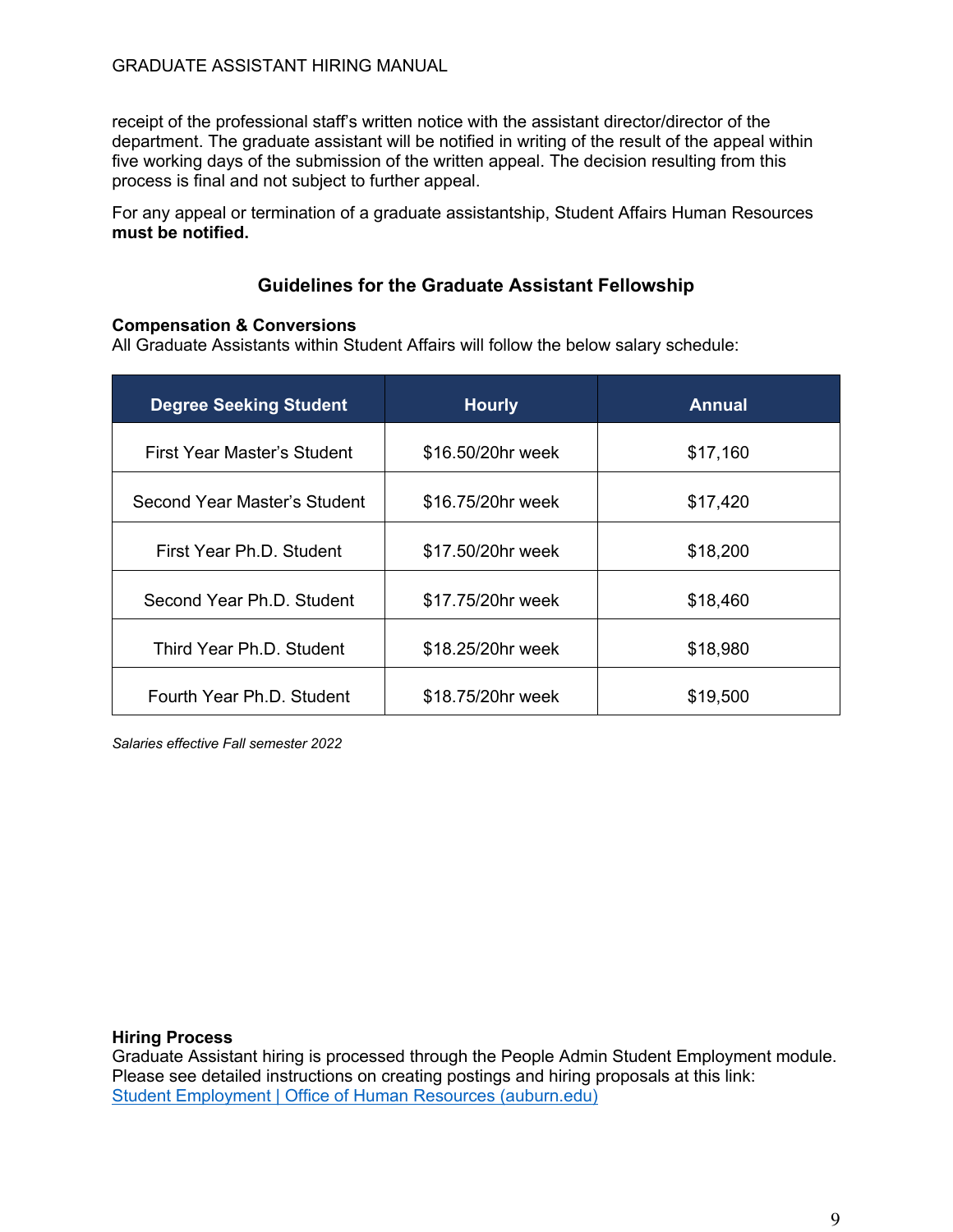The "Graduate Assistant Position Description" form must still be completed and signed by all required parties and then uploaded manually into the People Admin hiring proposal on each individual candidate. The form can be found at this link: Graduate-Assistant-Position-Description.pdf (auburn.edu)

For assistance with postings or hiring proposals, please contact:

#### **Student Affairs HR** Andrea McAbee mcabeac@auburn.edu (334) 844-1310

**Student Employment** Amy Bruce robera2@auburn.edu (334) 844-1671

# **Graduate School**

Julie Reece reeceju@auburn.edu (334) 844-2125

## **Full Time Equivalent System (FTE)**

As a demonstration of its commitment to graduate education and to the critical role that graduate assistants play in supporting the University's priorities and mission, Auburn University provides Graduate Tuition Fellowships to its graduate assistants who meet or exceed specific requirements. The fellowships are administered through the Graduate School. There is no application process associated with this program. All contact and any questions concerning availability of assistantships should be directed to specific academic departments or the deans' offices of the respective academic colleges or schools. Questions pertaining to the Graduate Tuition Fellowship Program that are not answered fully by the material below or by the FAQs should contact the Graduate School.

- 1. To be on assistantship, a graduate student must:
	- be in a degree-seeking program. Students in degree-seeking programs will be classified as MST, EDS, PHD, or GPR.
	- be registered for at least one course (anything carrying an Auburn University course number) during each academic term of the assistantship.
	- satisfy the minimum course load specifications of the individual departments and be making satisfactory progress toward the degree.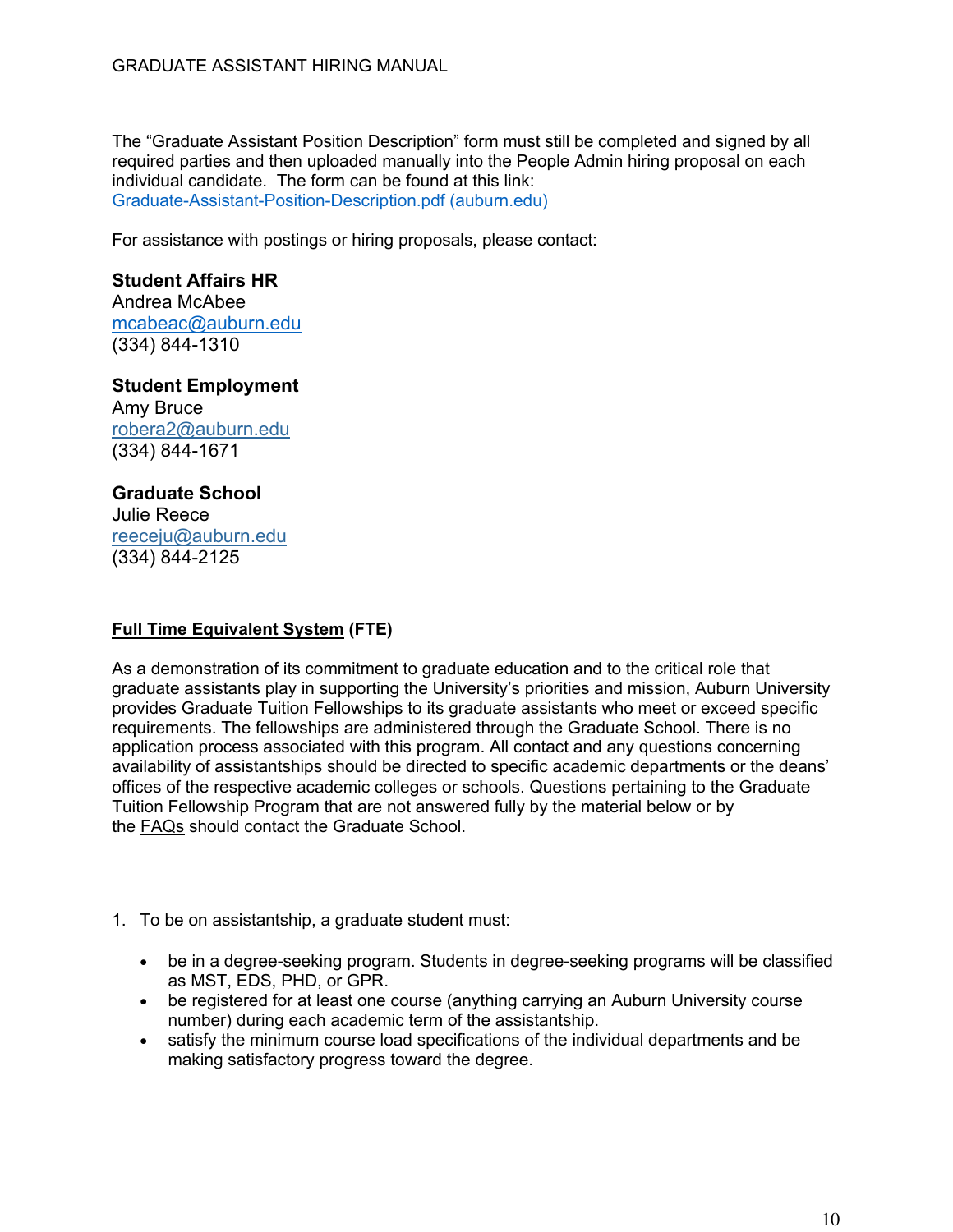- 2. Assistantships meeting certain criteria are eligible for the Graduate Tuition Fellowship. To be on assistantship AND receive a Graduate Tuition Fellowship, a graduate student must meet the above criteria and the criteria outlined on the Graduate Tuition Fellowship Web page.
- 3. Assistantship appointments should be 0.25, 0.33, or 0.50 Full-Time Equivalent (FTE).
- 4. Graduate students may hold multiple assistantships (assistantships and/or hourly employment) from one or more units on campus, but together the cumulative appointment should be 0.25, 0.33, or 0.50 FTE and cannot add up to more than a 0.50 FTE (20 hours per week) appointment. This allows the students the time needed to devote to their academic programs. **An exception is automatically allowed in the special case of a graduate assistant assigned to teach one four credit course and one three/four credit course. In such cases, appointments will be made at 0.58/0.67 FTE, respectively.** Other exceptions may be requested, with compelling academic justification, in writing to the Provost by the dean. For multiple assistantships from different units, coordinating approval memos from the home unit and the hiring units are required.
- 5. International graduate students on F1 visas cannot hold a greater than 50 percent work appointment. Rules for summer terms are different. Please check with the Office of International Programs in Foy Hall.
- 6. All international graduate assistants are required to submit evidence of satisfactory speaking skills. This can be demonstrated with a score of 23 or higher on the Speaking Section of the Internet-based TOEFL (iBT), or a score of 7 on the Speaking section of the IELTS, or a score of 4.4 and above in the Speaking section of the iTEP (replaced the SPEAK test), which is administered at Auburn University prior to the start of classes. A student may be asked to enroll in a course designed to improve the oral communication skills of international graduate assistants. Both department and SAHR are responsible for making sure that international Graduate Assistants meet the minimum requirements for employment, including but not limited to a satisfactory background check and proficiency in English.
- 7. All graduate assistants registered for at least one hour are exempt from FICA and Medicare (Section 218 of the Social Security Act).
- 8. Graduate assistants who meet the requirements for GRAD7900 (Thesis Completion) or GRAD8900 (Dissertation Completion) and register concurrently for at least one hour of the Research and Thesis course or the Research and Dissertation course are considered fulltime students and are exempt from FICA and Medicare on graduate assistant stipends.
- 9. Effective January 1, 2014, all new graduate student employees (including hourly paid) must have an approved consumer report and/or investigative consumer report (background check) as a condition for appointment. The information contained in these reports may be used to deny an individual employment or continued employment with Auburn University. The background report and its contents are deemed private and confidential and shall be disclosed only for the purposes described in "Procedures for Securing Background Reports for Graduate Students Before Hiring" to those University employees who have a need to know, or as otherwise required or permitted by law.

#### **Health Insurance Program**

All graduate assistants with assignments of 10 hours (0.25 FTE) or greater for the full semester in the fall and/or spring semesters, who meet the minimum monthly stipend established by the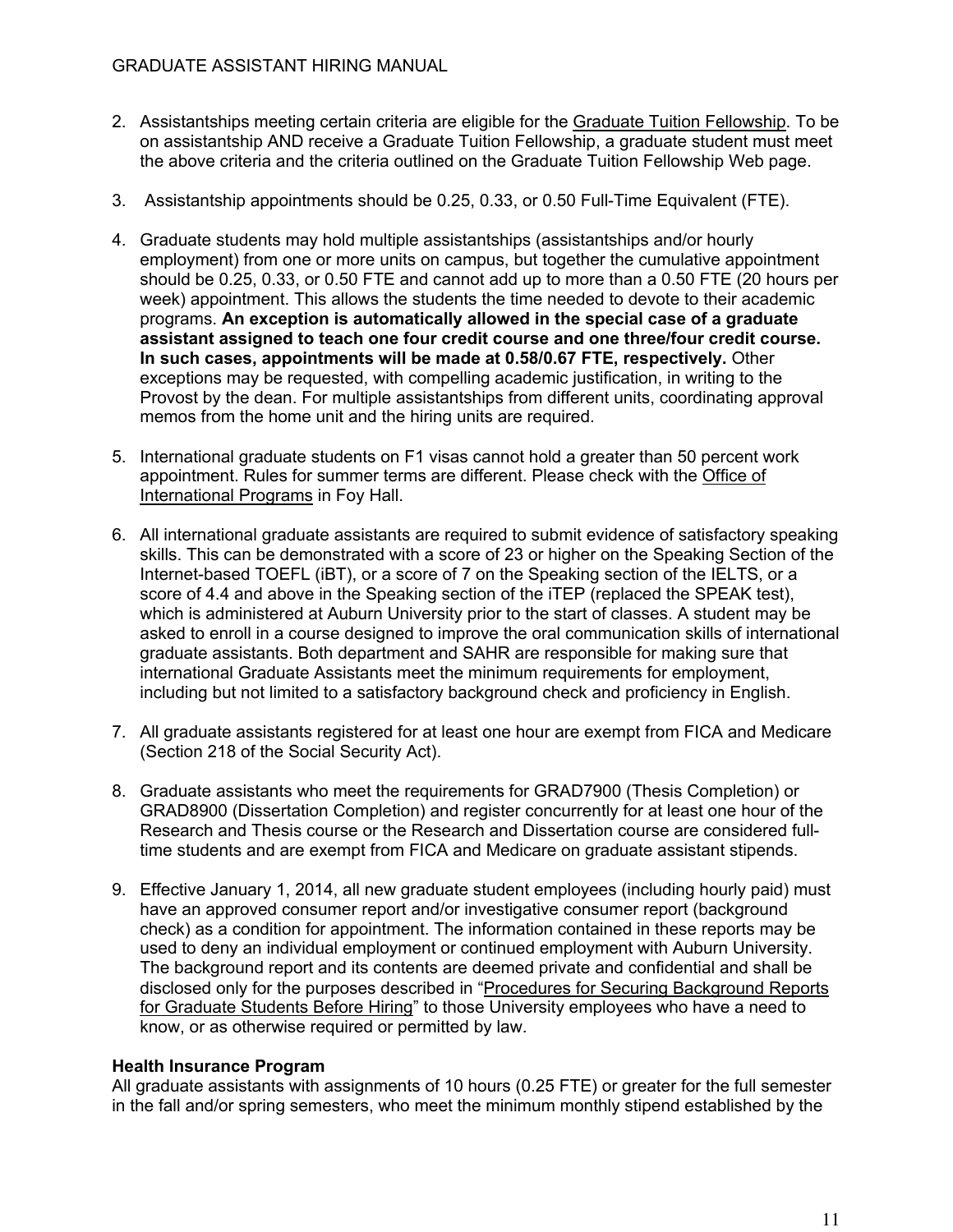Office of the Provost and are in good academic standing are required to have health insurance coverage.

If one has equivalent/greater prior coverage and can so demonstrate, that person may choose to opt out of the University plan. **Those who wish to opt out must complete the required form by September 5<sup>th</sup> for the fall and February 16<sup>th</sup> for the spring. Waiver applications are** accepted for two months following the waiver deadline but are subject to prorated insurance costs. Example if you turn in your waiver in March for a spring waiver you are susceptible to paying for January and February's insurance. Graduate assistants will be automatically enrolled in the Auburn University Graduate Student Group Health Plan (GSGHP). The 2019-2020 premium is \$2,028, which will be billed in two installments of \$1,022 for fall and \$1,006 for spring/summer.

International graduate students and dependents in F or J immigration status will continue to be covered and billed similarly under the Mandatory International Student and Scholar Health Plan —check with the Office of International Programs (insurance@auburn.edu) for details. Those graduate students who do not qualify for the automatic enrollment may opt-in to the program. They must complete a request form and submit it to the Graduate School. For further information on optional enrollment, please visit the Detailed Enrollment Information page.

To find out more about the GSGHP or to get enrolled, please contact Aime McCorcle at 334- 844-5012 or by email at insurance@auburn.edu.

| <b>GSGHP</b><br>2021-2022 | <b>Annual</b><br><b>Premium</b> | <b>Premium for</b><br><b>Fall Semester</b> | <b>Premium for</b><br><b>Spring/Summer</b><br>semester | <b>Premium for</b><br><b>Summer</b><br>semester only |
|---------------------------|---------------------------------|--------------------------------------------|--------------------------------------------------------|------------------------------------------------------|
| Student                   | \$2,028                         | \$1,022                                    | \$1,006                                                | \$512                                                |
| Spouse                    | \$2,028                         | \$1,022                                    | \$1,006                                                | \$512                                                |
| Child                     | \$2,028                         | \$1,022                                    | \$1,006                                                | \$512                                                |
| $2+$ children             | \$3,998                         | \$2,015                                    | \$1,983                                                | \$1,009                                              |
| All dependents            | \$5,968                         | \$3,008                                    | \$2,960                                                | \$1,506                                              |
| Coverage<br>Dates         | $8/16/19 -$<br>8/15/20          | $8/16/19 -$<br>2/15/20                     | $2/16/20 -$<br>8/15/20                                 | $5/16/20 -$<br>8/15/20                               |

#### **Health Care Premium Rates for 2019-2020**

#### **Tuition Fellowship System**

GTUFS provides Auburn University graduate students with a record of their Graduate Assistantship and Tuition Fellowship Program (tuition waiver). GTUFS shows students the